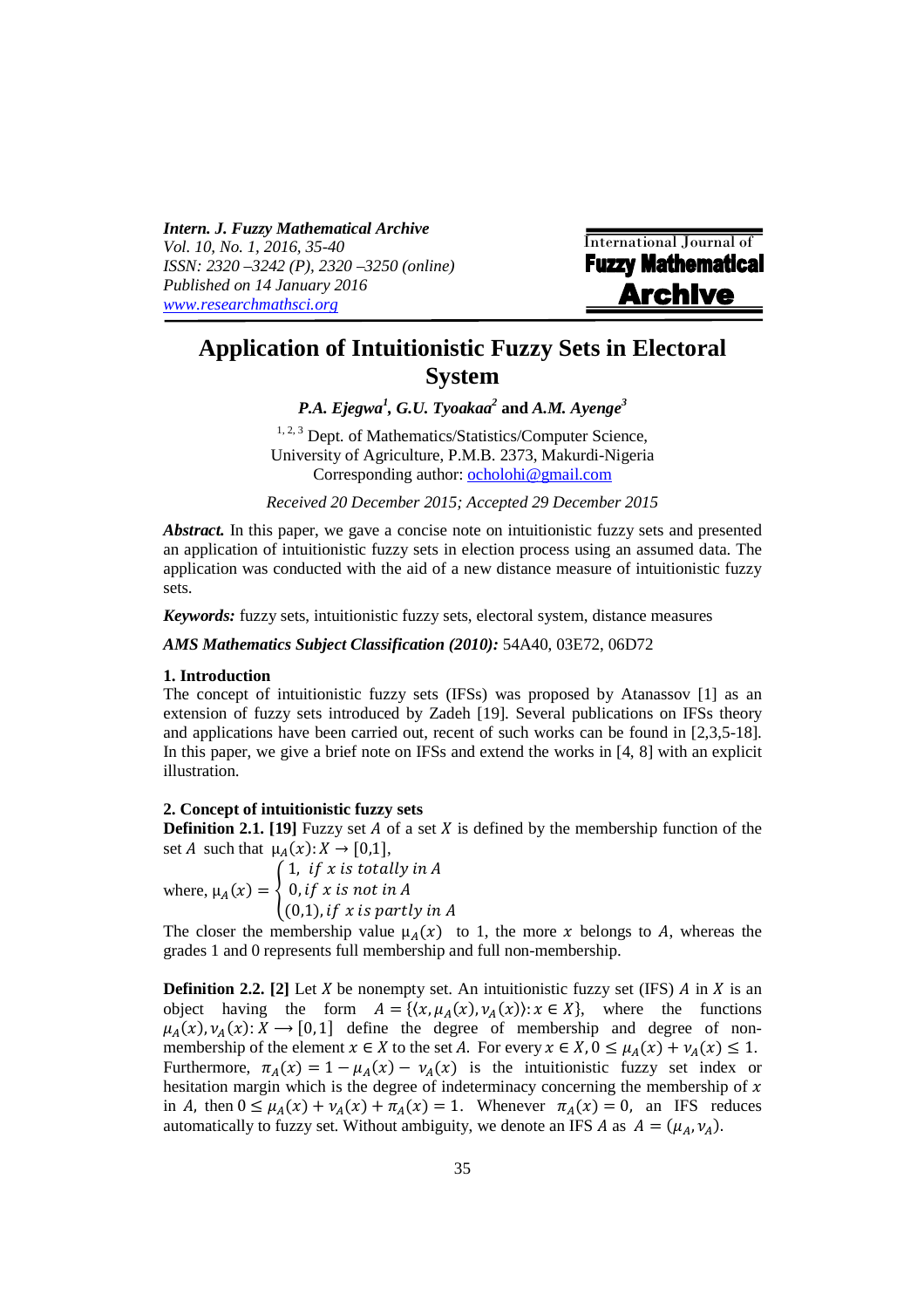#### P.A.Ejegwa, G.U.Tyoakaa and A.M.Ayenge

For example, let A be an IFS with membership function  $\mu_A$  and non-membership function  $v_A$  respectively. If  $\mu_A = 0.5$  and  $v_A = 0.4$ , then  $\pi_A = 1 - 0.5 - 0.4 = 0.1$ , (since  $\mu_A + \nu_A + \pi_A = 1$ ) which could be interpreted as the degree to which the object x belongs to  $\vec{A}$  is 0.5, the degree to which the object x does not belong to  $\vec{A}$  is 0.4 and the hesitation margin is 0.1. Thus, A in X can be expressed as  $\{(x, 0.5, 0.4, 0.1): x \in X\}$ . If A is a crisp fuzzy set, it implies that  $\pi_A = 0$  for each  $x \in X$  i.e.  $\pi_A = 1 - \mu_A - \nu_A = 1 - \mu_A - \nu_B$  $(1 - \mu_A) = 1 - \mu_A - 1 + \mu_A = 0$ . Likewise,  $\pi_A = 1 - \mu_A - \nu_A = \nu_A - \nu_A = 0$ . In turn, it means that the third parameter  $\pi_A$  cannot be omitted or discarded since it determines the intuitionistic aspect of  $A$ .

**Definition 2.3.** [2] Let  $X$  be nonempty. If  $A$  is an IFS drawn from  $X$ , then  $A = \{ \langle x, \mu_A \rangle : x \in X \} = \{ \langle x, \mu_A, 1 - \mu_A \rangle : x \in X \},\$  $\Diamond A = \{ \langle x, 1 - \nu_A \rangle : x \in X \} = \{ \langle x, 1 - \nu_A, \nu_A \rangle : x \in X \}.$ 

**Definition 2.4.** Let X be nonempty. If  $A, B \in IFS(X)$  then;

Complement:  $A^c = (\nu_A, \mu_A)$ Union:  $\mu_{A \cup B} = V(\mu_A, \mu_B)$  and  $\nu_{A \cup B} = \Lambda(\nu_A, \nu_B)$ Intersection:  $\mu_{A \cap B} = \Lambda(\mu_A, \mu_B)$  and  $\nu_{A \cap B} = \nu(\nu_A, \nu_B)$ Addition:  $\mu_{A \oplus B} = (\mu_A + \mu_B - \mu_A \mu_B)$  and  $\nu_{A \oplus B} = (\nu_A \nu_B)$ Multiplication:  $\mu_{A \otimes B} = (\mu_A \mu_B)$  and  $\nu_{A \otimes B} = (\nu_A + \nu_B - \nu_A \nu_B)$ Difference:  $A - B = \Lambda(\mu_A, \nu_B)$ ,  $V(\nu_A, \mu_B)$ We also have the following derive operations; (i)  $A \textcircled{a} B = \left(\frac{1}{2}\right)$  $\frac{1}{2}(\mu_A + \mu_B), \frac{1}{2}$  $\frac{1}{2}(\nu_A + \nu_B)$  (ii)  $A \$ B = ((\mu_A \mu_B)^{\frac{1}{2}}, (\nu_A \nu_B)^{\frac{1}{2}})$ (iii)  $A#B = \left(\frac{2\mu_A \mu_B}{\mu_A + \mu_B}\right)$  $\frac{2\mu_A\mu_B}{\mu_A+\mu_B}$ ,  $\frac{2\nu_A\nu_B}{\nu_A+\nu_B}$  $\left(\frac{2v_Av_B}{v_A+v_B}\right)$  (iv)  $A * B = \left(\frac{\mu_A+\mu_B}{2(\mu_A\mu_B+\mu_B)}\right)$  $\frac{\mu_A + \mu_B}{2(\mu_A \mu_B + 1)}, \frac{\nu_A + \nu_B}{2(\nu_A \nu_B + 1)}$  $\frac{\overline{G}}{2(\nu_A \nu_B+1)}$ .

**Theorem 2.5.** Let *A* and *B* be two IFSs in a nonempty set *X*, then; (i)  $A - B = A \cap B^c$ (ii)  $A - B = B - A$ iff $A = B$  (iii)  $A - B = B^c - A^c$ .

**Theorem 2.6.** For IFSs  $A, B, C$  in  $X$  and  $A \subseteq B \subseteq C$ , then  $B - A \subseteq C - A$ .

**Theorem 2.7.** Let *A* and *B* be two IFSs in a nonempty set *X*, then;(i) $A - A = \Phi$  (ii)  $A - \Phi = A$ (iii)  $A - B \subseteq A$  (iv)  $A - B = \emptyset$  iff  $A = B$  (v)  $A - B = A$  iff  $B = \emptyset$ .

**Theorem 2.8.** Let A, B and C be IFSs in X, then; (i)  $A \otimes B = B \otimes A$  (ii)  $A \otimes B = B \otimes A$  (iii)  $A\#B = B\#A$  (iv)  $A * B = B * A$  (v)  $\overline{A \otimes B} = A \otimes B$  (vi)  $\overline{A \otimes B} = A \otimes B$  (vii)  $\overline{A \# B} = A \# B$ (viii)  $\overline{A*B} = A*B$ 

**Theorem 2.9.** Let  $A$ ,  $B$  and  $C$  be IFSs in  $X$ , then; (i)  $A@(B \cap C) = (A@B) \cap (A@C)$  (ii)  $A@(B \cup C) = (A@B) \cup (A@C)$ (iii)  $A#(B \cap C) = (A#B) \cap (A#C)$  (iv)  $A#(B \cup C) = (A#B) \cup (A#C)$ (v)  $A\$(B \cap C) = (A\$B) \cap (A\$(C)$  (vi)  $A\$(B \cup C) = (A\$B) \cup (A\$(C)$ 

**Theorem 2.10.** Let  $A$ ,  $B$  and  $C$  be IFSs in  $X$ , then;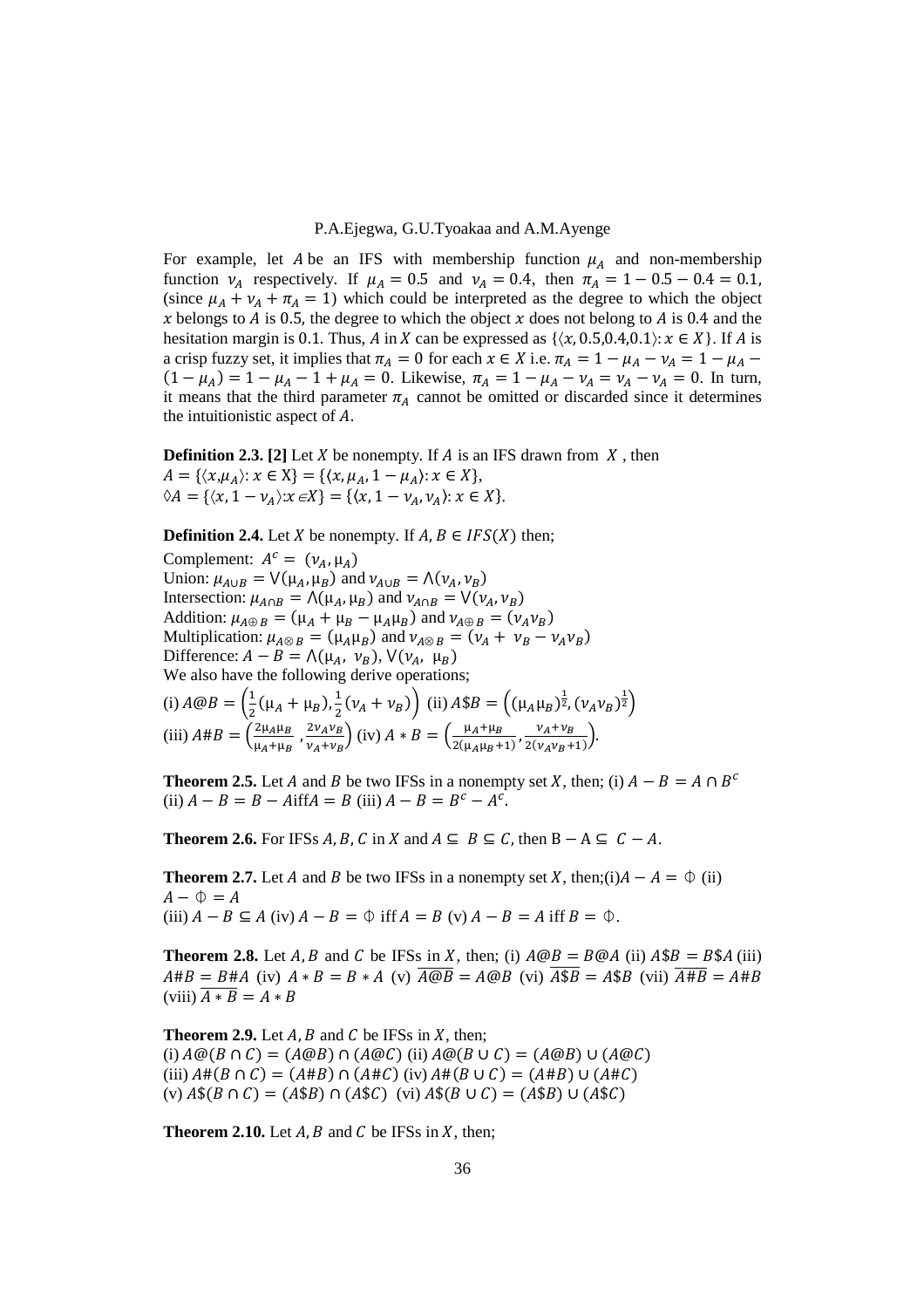Application of Intuitionistic Fuzzy Sets in Electoral System

 $(i) \Box(A \textcircled{a} B) = \Box A \textcircled{a} \Box B$  (ii)  $\Box(A \textcircled{b} B) = \Box A \textcircled{b} \Box B$ (iii)  $\Box(A \# B) = \Box A \# \Box B$  (iv)  $\Diamond (A \textcircled{\theta} B) = \Diamond A \textcircled{\theta} \Diamond B$ (v)  $\Diamond$ (A\$B) =  $\Diamond$ A\$ $\Diamond$ B(vi)  $\Diamond$ (A#B) =  $\Diamond$ A# $\Diamond$ B. The proofs are straightforward.

**Definition 2.11.** [17] Let X be nonempty such that IFSs  $A, B, C \in X$ . Then the distance measure d between IFSs A and B is a mapping  $d: X \times X \rightarrow [0, 1]$  satisfying the following axioms:

(i)  $0 \le d(A, B) \le 1$ (boundedness) (ii)  $d(A, B) = 0$  if and only if  $A = B$ (iii)  $d(A, B) = d(B, A)$  (symmetric) (iv)  $d(A, C) + d(B, C) \geq d(A, B)$ (v) if  $A \subseteq B \subseteq C$ , then  $d(A, C) \ge d(A, B)$  and  $d(A, C) \ge d(B, C)$ .

Distance measure is a term that describes the difference between intuitionistic fuzzy sets and can be considered as a dual concept of similarity measure*.* We make use of the four distance measures in [17] between intuitionistic fuzzy sets, which were partly based on the geometric interpretation of intuitionistic fuzzy sets, and have some good geometric properties.

Let  $A = \{ \langle x, \mu_A(x_i), \nu_A(x_i), \pi_A(x_i) \rangle : x \in X \}$  and  $B = \{ \langle x, \mu_B(x_i), \nu_B(x_i), \pi_B(x_i) \rangle : x \in X \}$ X be two IFSs in  $X = \{x_1, x_2, ..., x_n\}$ , for  $i = 1, 2, ..., n$ . Based on the geometric interpretation of IFSs, Szmidt [17] proposed the following four distance measures between  $A$  and  $B$ :

The Hamming distance;

$$
d_H(A, B) = \frac{1}{2} \sum_{i=1}^{n} (\left| \mu_A(x_i) - \mu_B(x_i) \right| + \left| \nu_A(x_i) - \nu_B(x_i) \right| + \left| \pi_A(x_i) - \pi_B(x_i) \right|)
$$
  
The Euclidean distance;

$$
d_E(A, B) = \sqrt{\frac{1}{2} \sum_{i=1}^n \left[ (\mu_A(x_i) - \mu_B(x_i))^2 + (\nu_A(x_i) - \nu_B(x_i))^2 + (\pi_A(x_i) - \pi_B(x_i))^2 \right]}
$$

The normalized Hamming distance;

$$
d_{n-H}(A,B) = \frac{1}{2n} \sum_{i=1}^{n} (\left| \mu_A(x_i) - \mu_B(x_i) \right| + \left| \nu_A(x_i) - \nu_B(x_i) \right| + \left| \pi_A(x_i) - \pi_B(x_i) \right|)
$$

The normalized Euclidean distance ;  $P$   $(AB)$ 

$$
u_{n-F}(A, B)
$$
  
= 
$$
\sqrt{\frac{1}{2n} \sum_{i=1}^{n} [(\mu_A(x_i) - \mu_B(x_i))^2 + (\nu_A(x_i) - \nu_B(x_i))^2 + (\pi_A(x_i) - \pi_B(x_i))^2]}
$$

The new distance measure is given as thus [14];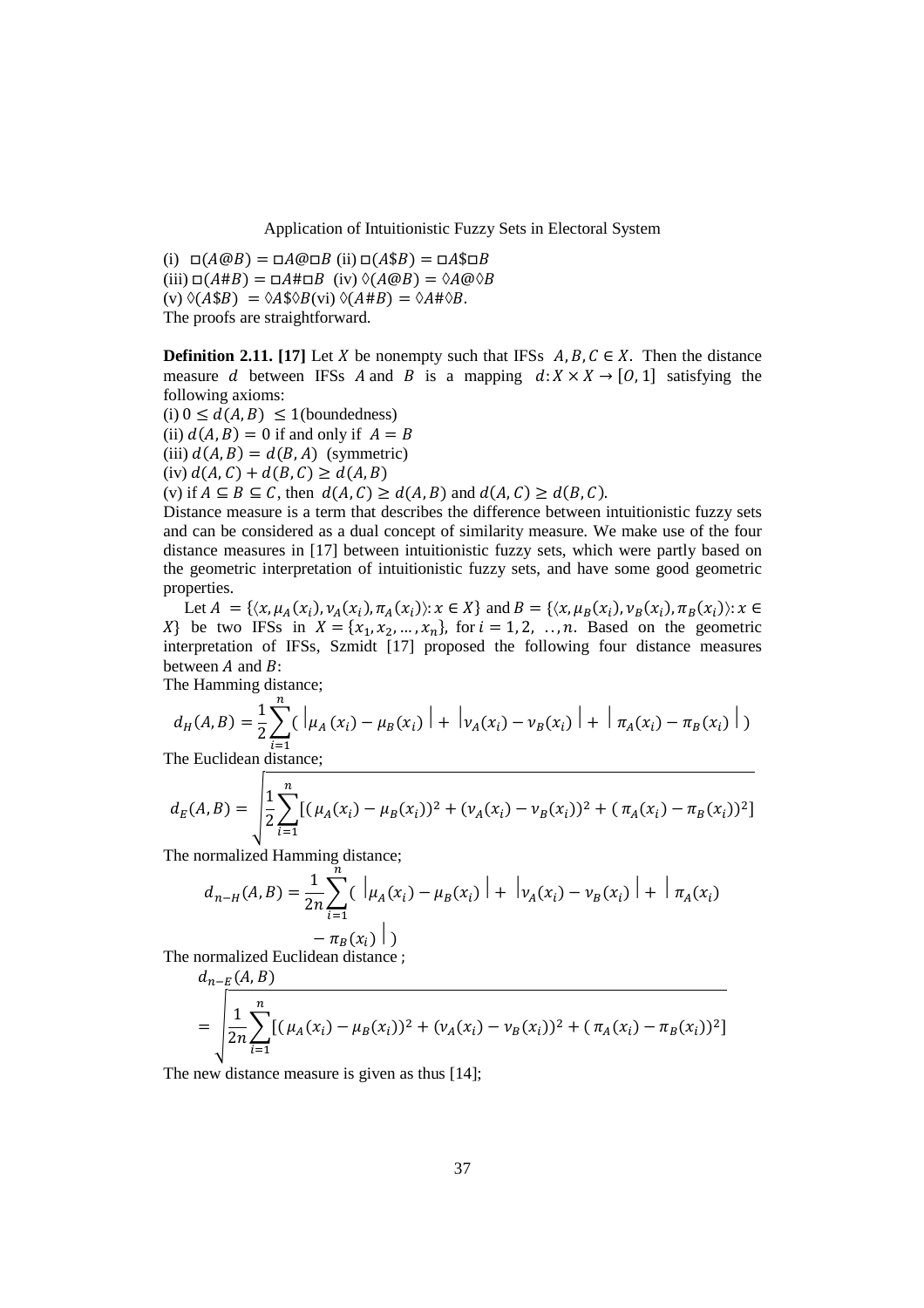P.A.Ejegwa, G.U.Tyoakaa and A.M.Ayenge

$$
d(A, B) = \frac{1}{2n} \sum_{i=1}^{n} \left[ \left| \mu_A(x_i) - \mu_B(x_i) \right| + \left| \left| \mu_A(x_i) - \nu_A(x_i) \right| - \left| \mu_B(x_i) - \nu_B(x_i) \right| \right| \right] + \left| \left| \mu_A(x_i) - \pi_A(x_i) \right| - \left| \mu_B(x_i) - \pi_B(x_i) \right| \right| \right]
$$

For example, let  $A = \{(0.6, 0.2, 0.2), (0.5, 0.3, 0.2)\}\$  and  $B = \{(0.5, 0.4, 0.1), (0.4, 0.1, 0.5)\}\$ be IFSs in X such that  $X = \{x_1, x_2\}$ . We use the above distance measures to calculate the distance from A to B and get the following results;  $d_H(A, B) = 0.25, d_E(A, B) = 0.25$ 0.2189,  $d_{n-H}(A, B) = 0.125$ ,  $d_{n-E}(A, B) = 0.1548$  and  $d(A, B) = 0.1$  i.e. the new distance measure of  $A$  and  $B$ . From these results, we observe that the new distance measure proposed in [14] is more accurate because it produces the shortest distance measure.

#### **3. Intuitionistic fuzzy sets and electoral system**

The concept of intuitionistic fuzzy sets is a veritable tool in decision making as reported in [2, 4, 6-8, 10-14, 16, 18]. Presently, we are in an era of democracy where the electorates exercise their franchise in the poll. Due to the existence of the fundamental human right, every electorate has the right to vote a preferable aspirant, and as such, decision on whom to elect preoccupies the electorates. In this scenario, some voters must of necessity vote a candidate, some against and some of course, will remain undecided or cast invalid vote. Interpreting into an intuitionistic fuzzy set, the electorates that voted for a candidate stand for the membership function  $\mu$ , those that voted against stand for the non-membership function ν, and those that remain undecided or cast invalid ballot paper stand for the hesitation margin  $\pi$  [4].

Let  $C = \{C_1, C_2, C_3, C_4, C_5\}$  be the set of all candidates, let X be the set of all electorates (i.e. total of ten million, equal proportion each from eight provinces), let  $P = \{P_1, P_2, P_3, P_4, P_5, P_6, P_7, P_8\}$  be the set of provinces within the country, and let  $0 = \{0_1, 0_2, 0_3, 0_4, 0_5\}$  be the set of offices vying for. Let  $F(x)$  be the number of electorates that voted for,  $A(x)$  be the number of electorates that voted against, and  $U(x)$ be the number of electorates that remained undecided or cast invalid votes for every  $x \in X$  i.e.  $X = F(x) + A(x) + U(x)$ . From these, we get

$$
\mu(x) = \frac{F(x)}{x}
$$
 (1)

$$
\nu(x) = \frac{A(x)}{x}
$$
  
Similarly,  $\pi(x) = 1 - \frac{F(x)}{x} - \frac{A(x)}{x} \implies$  (2)

Similarly, 
$$
\pi(x) = 1 - \frac{\pi}{x} - \frac{\pi}{x} \implies \pi(x) = \frac{x - F(x) - A(x)}{x}
$$
 (3)

Adding (1) and (2), we get  $\mu(x) + \nu(x) = \frac{F(x)}{x}$  $\frac{f(x)}{x} + \frac{A(x)}{x}$  $\frac{d(x)}{dx}$ , but from Def. 2.2,  $\mu_A(x)$  +  $v_A(x) \le 1$  i.e.  $\frac{F(x)}{x} + \frac{A(x)}{x}$  $\frac{f(x)}{x} \le 1$ , and yields

$$
F(x) + A(x) \le X \tag{4}
$$

$$
U(x) = X - F(x) - A(x)
$$
\nEquation (3) becomes

\n
$$
U(x) = 1 - F(x) - A(x)
$$
\n(5)

$$
\pi(x) = \frac{u(x)}{x} \tag{6}
$$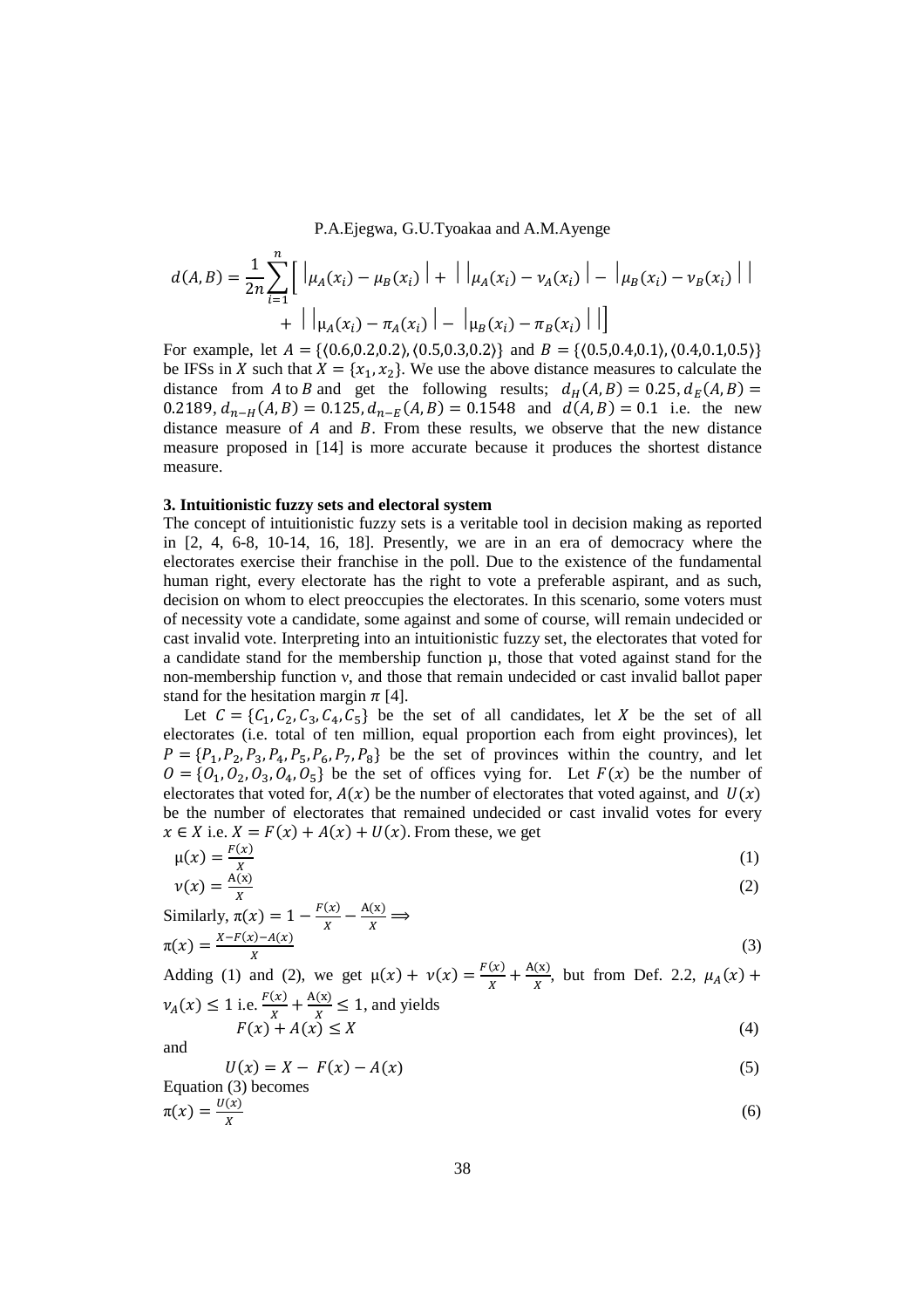# Application of Intuitionistic Fuzzy Sets in Electoral System

For any elected offices, the candidates to be returned elected must satisfied stipulated percentage votes in each of the provinces as showed in the Table below. **Offices and Provinces' Required Votes** 

|                | $P_1$      | P <sub>2</sub> | $P_3$      | $P_4$      | $P_5$      | $P_6$      | $P_7$      | $P_8$      |
|----------------|------------|----------------|------------|------------|------------|------------|------------|------------|
|                |            |                |            |            |            |            |            |            |
| O <sub>1</sub> | (0.6, 0.3) | (0.5, 0.4)     | (0.7, 0.2) | (0.6, 0.3) | (0.5, 0.3) | (0.5, 0.4) | (0.6, 0.2) | (0.7, 0.3) |
| O <sub>2</sub> | (0.7, 0.2) | (0.8, 0.1)     | (0.7, 0.1) | (0.6, 0.3) | (0.8, 0.1) | (0.8, 0.0) | (0.7, 0.1) | (0.9, 0.0) |
| $O_3$          | (0.8, 0.1) | (0.7, 0.2)     | (0.8, 0.1) | (0.7, 0.1) | (0.8, 0.1) | (0.8, 0.1) | (0.6, 0.2) | (0.8, 0.2) |
| $O_4$          | (0.6, 0.3) | (0.5, 0.3)     | (0.6, 0.2) | (0.4, 0.4) | (0.6, 0.1) | (0.5, 0.4) | (0.5, 0.3) | (0.6, 0.3) |
| O <sub>5</sub> | (0.4, 0.5) | (0.5, 0.2)     | (0.5, 0.3) | (0.6, 0.4) | (0.6, 0.3) | (0.5, 0.3) | (0.6, 0.3) | (0.6, 0.1) |

Each of the entries is described by three numbers, the first entry is membership function  $\mu$ , the second entry is non-membership function  $\nu$  and the third entry is hesitation margin  $\pi$  i.e.  $\pi = 1 - \mu - \nu$ .

We assumed hypothetically that, the results below are the collated results after the election.

|                  |            |            | P <sub>2</sub> |            |            |            |            | $\Omega$   |
|------------------|------------|------------|----------------|------------|------------|------------|------------|------------|
| $\mathcal{C}_1$  | (0.5.0.4)  | (0.8, 0.2) | (0.4, 0.3)     | (0.4, 0.5) | (0.6, 0.2) | (0.7, 0.1) | (0.8, 0.1) | (0.7, 0.2) |
| $\mathfrak{c}_2$ | (0.8, 0.2) | (0.6, 0.3) | (0.6, 0.1)     | (0.3, 0.5) | (0.8, 0.1) | (0.8, 0.1) | (0.9, 0.0) | (0.8, 0.1) |
| $\overline{c}_3$ | (0.6, 0.3) | (0.7, 0.3) | (0.7, 0.2)     | (0.2, 0.6) | (0.9, 0.1) | (0.8, 0.2) | (0.9, 0.1) | (0.7, 0.2) |
| $C_4$            | (0.7, 0.1) | (0.8, 0.1) | (0.9, 0.0)     | (0.5, 0.4) | (0.5, 0.3) | (0.8, 0.1) | (0.9, 0.0) | (0.7, 0.1) |
| $C_5$            | (0.8.0.1)  | (0.5, 0.4) | (0.8, 0.1)     | (0.8, 0.2) | (0.6, 0.3) | (0.5, 0.3) | (0.6, 0.3) | (0.6, 0.2) |

**Candidates and Provinces' Votes** 

Using the new distance measure to calculate the distance between the offices and the candidates with respect to the provinces, we get the results below.

| <b>Final Collation</b>     |        |        |        |        |        |  |  |  |
|----------------------------|--------|--------|--------|--------|--------|--|--|--|
|                            |        |        |        |        |        |  |  |  |
|                            |        | υ,     | υ,     | $O_4$  | Uς     |  |  |  |
| $\mathcal{C}_1$            | 0.0438 | 0.0406 | 0.0516 | 0.0406 | 0.0359 |  |  |  |
| $\mathcal{C}_2$            | 0.0219 | 0.0297 | 0.0313 | 0.0484 | 0.0547 |  |  |  |
| $C_3$                      | 0.0469 | 0.0344 | 0.0375 | 0.0484 | 0.0578 |  |  |  |
| $C_4$                      | 0.0438 | 0.0344 | 0.0375 | 0.0531 | 0.0578 |  |  |  |
| $\mathcal{C}_\preccurlyeq$ | 0.0250 | 0.0500 | 0.0320 | 0.0359 | 0.0313 |  |  |  |

From the collation Table above; candidate  $C_1$  is not elected for any position, candidate  $C_2$ is returned elected for office  $O_1$ , candidate  $C_3$  and candidate  $C_4$  will go for a rerun election and candidate  $C_5$  is returned elected for office  $O_5$ . The declaration is based on the distance of each candidate to the offices. The candidate with the shortest distance to any of the offices wins that particular office and no candidate can be elected into two offices.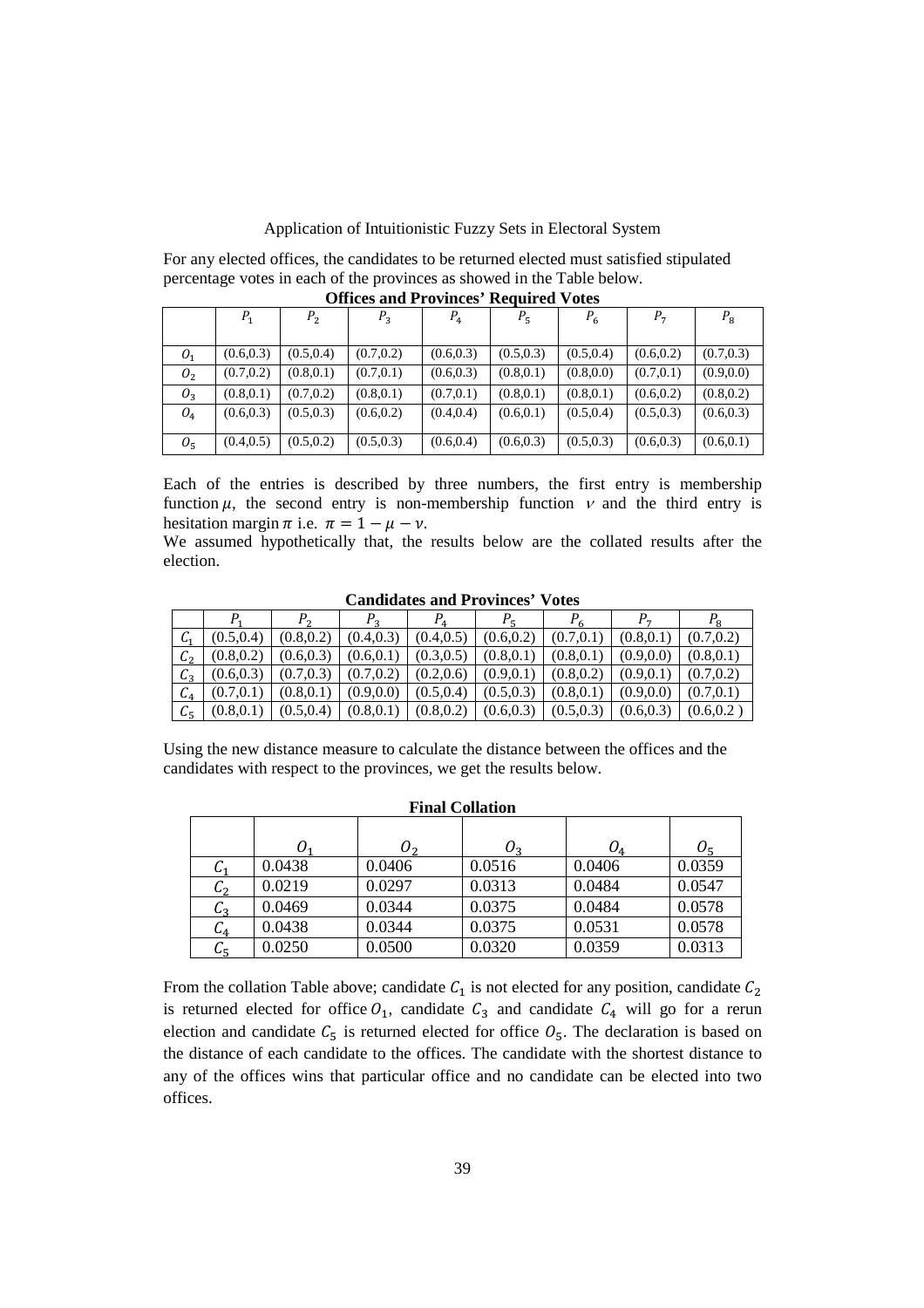## P.A.Ejegwa, G.U.Tyoakaa and A.M.Ayenge

# **4. Conclusion**

We conclude from this paper that, the concept of intuitionistic fuzzy sets is a reliable technique for decision problems. This method placed each candidates on the right offices based on the stipulated office votes requirements. Intuitionistic fuzzy sets theory is of great advantage in fuzzy logic, fuzzy control, pattern recognition, decision science etc.

## **REFERENCES**

- 1. K.T.Atanassov, Intuitionistic fuzzy sets, VII ITKR's Session, Sofia, 1983.
- 2. K.T.Atanassov, *Intuitionistic fuzzy sets: theory and application*, Springer-Verlag, 1999.
- 3. K.T.Atanassov, *On Intuitionistic fuzzy sets*, Springer-Verlag, 2012.
- 4. P.A.Ejegwa, B.S.Uleh, E.Onwe, Intuitionistic fuzzy sets in electoral system, *Int. Journal of Science and Technology,* 3(4) (2014) 241-243.
- 5. P.A.Ejegwa, S.O.Akowe, P.M.Otene, J.M.Ikyule, An overview on intuitionistic fuzzy sets, *International Journal of Scientific and Technology Research,* 3 (3) (2014) 142- 145.
- 6. P.A.Ejegwa, *Intuitionistic fuzzy sets theory in decision making*, Lambert Academic Publishing, 2015.
- 7. P.A.Ejegwa, Intuitionistic fuzzy sets approach in appointment of positions in an organization via max-min-max rule, *Global J. of Sci. Frontier Research: Math. and Decision Sciences,* 15 (6) (2015) 1-5.
- 8. P.A.Ejegwa and J.T.Alabaa*,* On the Correspondence between intuitionistic fuzzy sets and democracy, *Intern. J. of Fuzzy Mathematical Archive,* 5(2) (2014) 71-73.
- 9. P.A.Ejegwa, J.T.Alabaa and S.Yakubu, Two new algebraic properties defined over intuitionistic fuzzy sets, *Intern. J. of Fuzzy Mathematical Archive,* 5(2) (2014) 75-78.
- 10. P.A.Ejegwa, A.M.Onoja and I.T.Emmanuel, A note on some models of intuitionistic fuzzy sets in real life situations, *Journal of Global Research in Mathematical Archives,* 2(5) (2014) 42-50.
- 11. P.A.Ejegwa, A.M.Onoja and S.N.Chukwukelu, Application of intuitionistic fuzzy sets in research questionnaire, *Journal of Global Research in Mathematical Archives,*  2(5) (2014) 51-54.
- 12. P.A.Ejegwa, A.J.Akubo and O.M.Joshua, Intuitionistic fuzzy sets in career determination, *J. of Information and Computing Science,* 9 (4) (2014) 285-288.
- 13. P.A.Ejegwa, S.N.Chukwukelu, D.E.Odoh, Test of accuracy of some distance measures use in the application of intuitionistic fuzzy sets in medical diagnosis, *Journal of Global Research in Mathematical Archives,* 2(5) (2014) 55-60.
- 14. P.A.Ejegwa, E.S.Modom, Diagnosis of viral hepatitis using new distance measure of intuitionistic fuzzy sets, *Intern. J. of Fuzzy Mathematical Archive,* 8(1) (2015) 1-7.
- 15. A.M.Ibrahim, P.A.Ejegwa, Remark on some operations of intuitionistic fuzzy sets, *International Journal of Science and Technology* 2 (1) (2013) 94-96.
- 16. M.Renčová, An example of applications of intuitionistic fuzzy sets to sociometric, *Cybernetics and Information Technologies,* 9(2) (2009) 43-45.
- 17. E.Szmidt, *Distances and similarities in intuitionistic fuzzy sets*, Springer-Verlag, 2014.
- 18. T. Chaira**,** Intuitionistic fuzzy set theory in medical imaging, *Int. J. of Soft Computing and Engineering,* 1(2011)35-37.